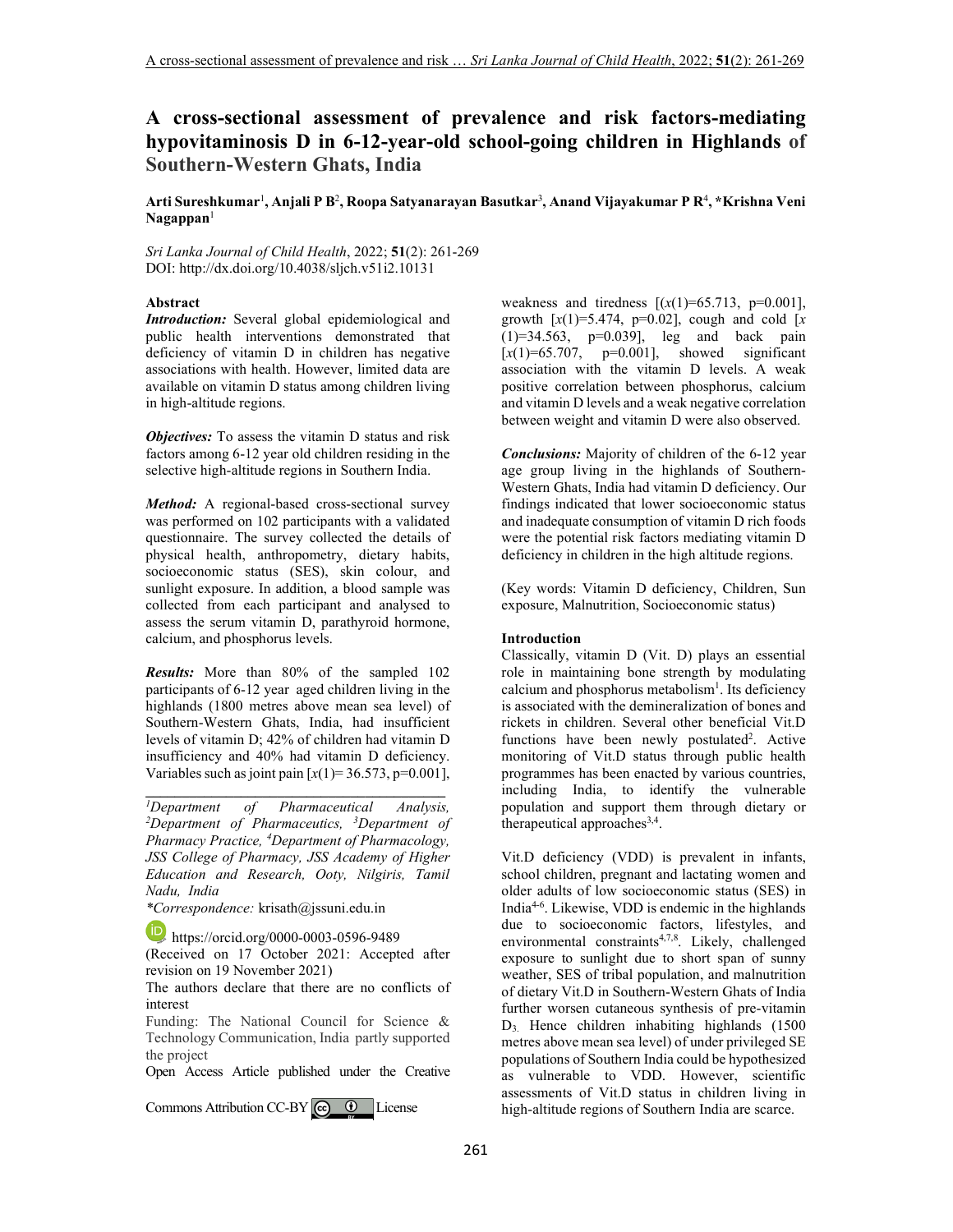# **Objectives**

To evaluate the prevalence of VDD and determine the risk factors among 6-12 year old school-going children in selected areas of Southern-Western Ghats, India.

# **Method**

A total of 112 children of both sexes, aged 6-12 years, inhabitants at the altitude of 1800-2200 metres mean sea level in the randomly selected regions of Kotagiri, Kadasolai, and Sholurmattam were enrolled for the survey. Study sites were in the Southern-Western Ghats, in the following global positioning system coordinates, Kotagiri: 11.4218°N, 76.8617°E, Kadasolai: 11.4702°N, 76.6714°E; Sholurmattam: 11.2632°N, 76.5658°E. Study was conducted in the primary care centres in the study locations during spring and summer months in 2021. The general practitioner (GP) conducted the clinical examination and confirmed that the participants met the inclusion criteria.

*Inclusion criteria:* Healthy male and female 6-12 year old children who were inhabitants in the highlands, 1500 metres above mean sea level of Southern-Western Ghats, India were recruited for the study.

*Exclusion criteria:* Children suffering from chronic health conditions, endocrine disorders, skin disorders, and other systemic illness.

*Procedure:* One hundred and twelve children in the age group of 6-12 years were preliminarily screened for their health status by the GP. Of them, six were diagnosed with heart disorders and four had skin disorders. They were excluded from the study. The remaining 102 healthy children were recruited for the assessment of the vitamin D status. Further, the survey questionnaire was validated with a pilot survey conducted among children and parents. The GP and paediatrician scrutinized the study questionnaire and protocol.

*Sample size:* This was calculated using G-power-3 software. Mean and standard deviation (SD) from a similar study was considered, and the value of the effect size (d), level of significance  $(\alpha)$ , and power (1-β) was fixed. Effect size was calculated as  $d=0.5$ , level of significance  $\alpha=0.05$ , and power as 80%. A sample of 102 subjects was obtained after calculation. Sample size was adjusted for dropout rate (approximately 20%) during study.

*Survey instrument:* A questionnaire was prepared in English and administered online (through Google forms) to  $1/3<sup>rd</sup>$  of the targeted sample size of children living in the study region. Data collected in the preliminary analysis were used to validate the questionnaire. Further, a validated semi-structured questionnaire was administered to collect demographic and study-specific information. All survey questionnaires were administered in person directly with the study participants by study investigators along with the clinical team.

Study participants' SES was assessed using the modified-Kuppuswamy SES scale<sup>9</sup>. Time duration of participants' physical activities and exposure to sun was surveyed. Physical activity level for each subject was calculated using standard subject was calculated using standard methodology<sup>10</sup>. Clothing of participants during various outdoor activities was assessed, and the total exposure period in hours and body area (percentage) under direct sunshine was documented<sup>7</sup> . Food frequency questionnaire was used to collect subject's dietary profile and dietary consumption pattern of foods. Food was divided into two categories vegetarian and non-vegetarian sources of Vit.D. Frequency of consumption of Vit.D-rich food sources by subjects was collected. Frequency of consumption of butter, yogurt, milk, juice, mushroom, cereal, cheese, and tofu was assessed as the vegetarian diet rich in Vit.D. Dietary frequency of egg, salmon, shrimp and fish were considered as non-vegetarian food containing Vit.D. Also, any dietary supplementation of fish, cod liver oil and vitamins were surveyed among participants.

*Skin colour assessment:* Skin colour was assessed based on the Indian skin colours and previous studies conducted in India. The reason for the assessment of skin colour was that dark human skin absorbs more ultraviolet B radiation in the melanin of their skin than light colour skin does and, therefore, needs more sun exposure to produce the same amount of vitamin D. Higher amounts of the melanin in the epidermal layer result in darker skin and reduce the skin's ability to produce vitamin D from sunlight. So, based on previous studies, Fitzpatrick scale was used to measure the skin colour which includes dark brown, light brown and pale white.

*Anthropometric profile:* Clinical height chart and a calibrated weighing machine (SECA 813) measured the heights and weights of participants, respectively. A standard adjustment to the nearest 1mm or 0.1 kg for height and weight was applied. Investigator ensured that participant's height was measured standing barefoot and not wearing heavy clothes during weight measurement.

*Clinical examination:* The GP examined the subjects for any clinical signs and symptoms of VDD. Subjects were asked to walk and limb movements observed to diagnose bowlegs and knock-knees. Wide wrists and rachitic rosary were also observed.

*Biochemical profile:* A phlebotomist withdrew 3ml blood from the median cubital vein of each participant. The samples were then centrifuged within 2 hours at Biotech lab, Kotagiri and serum samples were stored at −20°C until transportation to the Thyrocare Laboratory, Coimbatore, India. All parameters were measured via standard research laboratory procedures ('BECKMAN ACCESS 2 autoanalyzer) in Thyrocare Laboratory, Coimbatore. Biochemical estimation of serum Vit.D and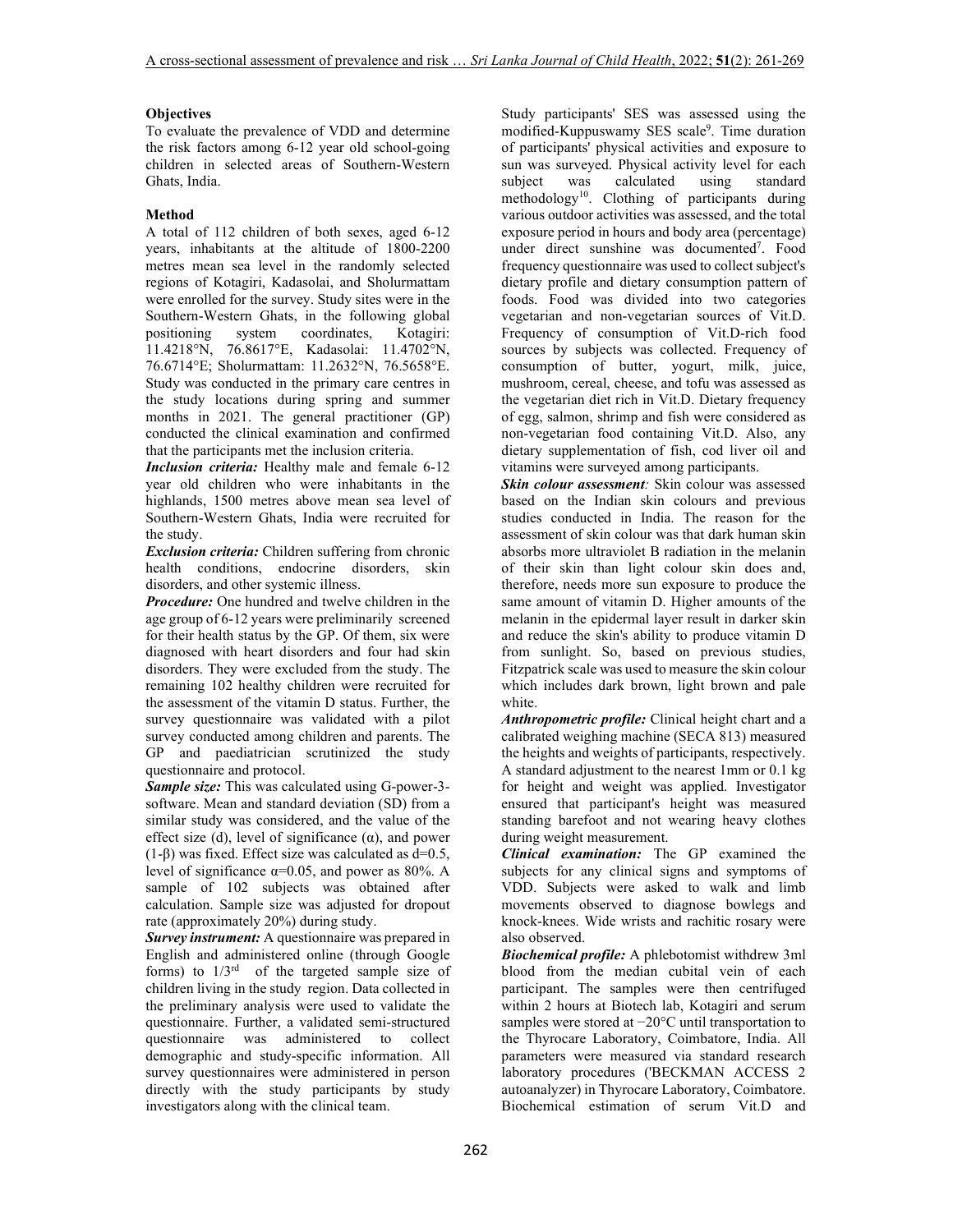parathyroid hormone (PTH) were done using fully automated chemiluminescent immunoassay. Endocrine Society categorization was applied to classify vitamin D status among children. Serum Vit.D levels of 30 ng/ml and above, 21–29 ng/ml, and <20 ng/ml were classified as vitamin D sufficient, insufficient, and deficient. Likewise, the normal reference range of PTH in young children was 12 - 80 pg/ml, but reference range varied based on estimation method<sup>11</sup>. Calcium estimation was done using photometry Arsenazo III method, and calcium level between 8.8-10.6 mg/dl was taken as normal. Phosphorus estimation was done by phosphomolybdate methodology semi-automated assay, and reference range was 4.0-7.0 mg/dl.

*Ethical issues*: Ethics approval was given by the Institutional Review Board of JSS College of Pharmacy, Ooty, Tamil Nadu, India (No JSSCP/IRB/01/2019-20). Prior permission for the conduct of the study at the selected study regions was obtained from the tribal centre, Kothagiri; Before initiating study, parents were informed about survey and sufficient time was provided to decide on participation. Voluntary written consent was obtained from parents before administering survey questionnaire. They were informed that they could withdraw from any stage of survey and that their identity would remain anonymous.

*Statistical analysis:* Descriptive analysis was performed for demographic characteristics. Continuous variables were illustrated as mean  $\pm$  SD, while categorical variables were expressed as percentages. For normally distributed data, parametric tests were used to measure the differences in variables among groups. Independent t-test and Chi-square test were used for continuous variables and categorical variables, respectively. correlation analysis investigated association between serum Vit.D levels and other participants' demographic characteristics. All analyses used the IBM-SPSS-statistical-software (V.22.0;SPSS Inc,Chicago,Illinois,USA).

# **Results**

Demographic profile is presented in Table 1A. Of the 112 children enrolled in study 10 were excluded as six had heart surgery and 4 had skin disorders..

Participants were from Kotagiri, Solurmattam, and Kadasolai of Nilgiris District, Tamil Nadu, India. Table 1B shows the findings on clinical examination by GP.

| Table 1A                                        |  |
|-------------------------------------------------|--|
| Study participants' demographic profile (n=112) |  |
|                                                 |  |

| Demographic characteristic | n(%)       |
|----------------------------|------------|
| Participants               |            |
| Included                   | 102 (91.1) |
| Excluded                   | 10(08.9)   |
| Location                   |            |
| Kotagiri                   | 36 (35.3)  |
| Solurmattam                | 41 (40.2)  |
| Kadasolai                  | 25 (24.5)  |
| Gender                     |            |
| Male                       | 51(50.0)   |
| Female                     | 51 (50.0)  |
| Age group                  |            |
| $6-9$                      | 44 (43.1)  |
| $10 - 12$                  | 58 (56.9)  |
| Socioeconomic status       |            |
| Upper                      | 0(0)       |
| Upper middle               | 14(13.1)   |
| Lower middle               | 23 (22.5)  |
| Upper lower                | 60 (58.8)  |
| Lower                      | 05(04.9)   |
| Skin colour                |            |
| Dark brown                 | 34 (33.3)  |
| Light brown                | 64 (62.7)  |
| Pale white                 | 04(03.9)   |

#### **Table 1B**   *Study participants' clinical profile (n=102)*

| $sum$ paracepants cunical profile $(n-102)$ |          |
|---------------------------------------------|----------|
| <b>Physical examination</b>                 | n(%)     |
| Bow Legs                                    | 03(02.9) |
| Knock knees                                 | 01(0.9)  |
| Wide wrists                                 | 05(04.9) |
| Rickety rosary                              | 02(01.9) |

Anthropometric measures, blood VDD biomarkers and gender-categorized data of participants are presented in Table 1C. Data analysis revealed that 18 (17.6%) children had Vit.D-sufficiency, 43 (42.2%) had Vit.D-insufficiency, and 41 (40.2%) had severe VDD. Age, height, weight, Vit.D, PTH, calcium, and phosphorus had no gender-specific differences  $(p>0.05)$ .

 **Table 1C:** *Study participants' anthrophometry and clinical biochemistry profile*

| Variable                     | All              | Male             | Female          |      |
|------------------------------|------------------|------------------|-----------------|------|
|                              | $(Mean \pm SD)$  | (Mean±SD)        | $(Mean \pm SD)$ |      |
| Height $(cm)$                | $132.3 \pm 11.7$ | $133.9 \pm 12.8$ | $130.9 \pm 13$  | 0.19 |
| Weight $(kg)$                | $26.6 \pm 6.9$   | $27.2 \pm 7.6$   | $25.9 \pm 6.0$  | 0.38 |
| Age (years)                  | $9.7 \pm 1.9$    | $9.7 \pm 1.9$    | $9.6 \pm 1.6$   | 0.74 |
| 25-hydroxy Vitamin D (ng/ml) | $22.2 \pm 7.8$   | $21.6 \pm 6.5$   | $22.8 \pm 8.9$  | 0.43 |
| Parathyroid Hormone (pg/ml)  | $29.3 \pm 22.4$  | $26.9 \pm 24.1$  | $31.7 \pm 20.4$ | 0.28 |
| Calcium $(mg/dL)$            | $9.4 \pm 0.6$    | $9.3 \pm 0.7$    | $9.52 \pm 0.4$  | 0.11 |
| Phosphorus $(mg/dL)$         | $4.9 \pm 0.5$    | $4.9 \pm 0.6$    | $4.8 \pm 0.5$   | 0.83 |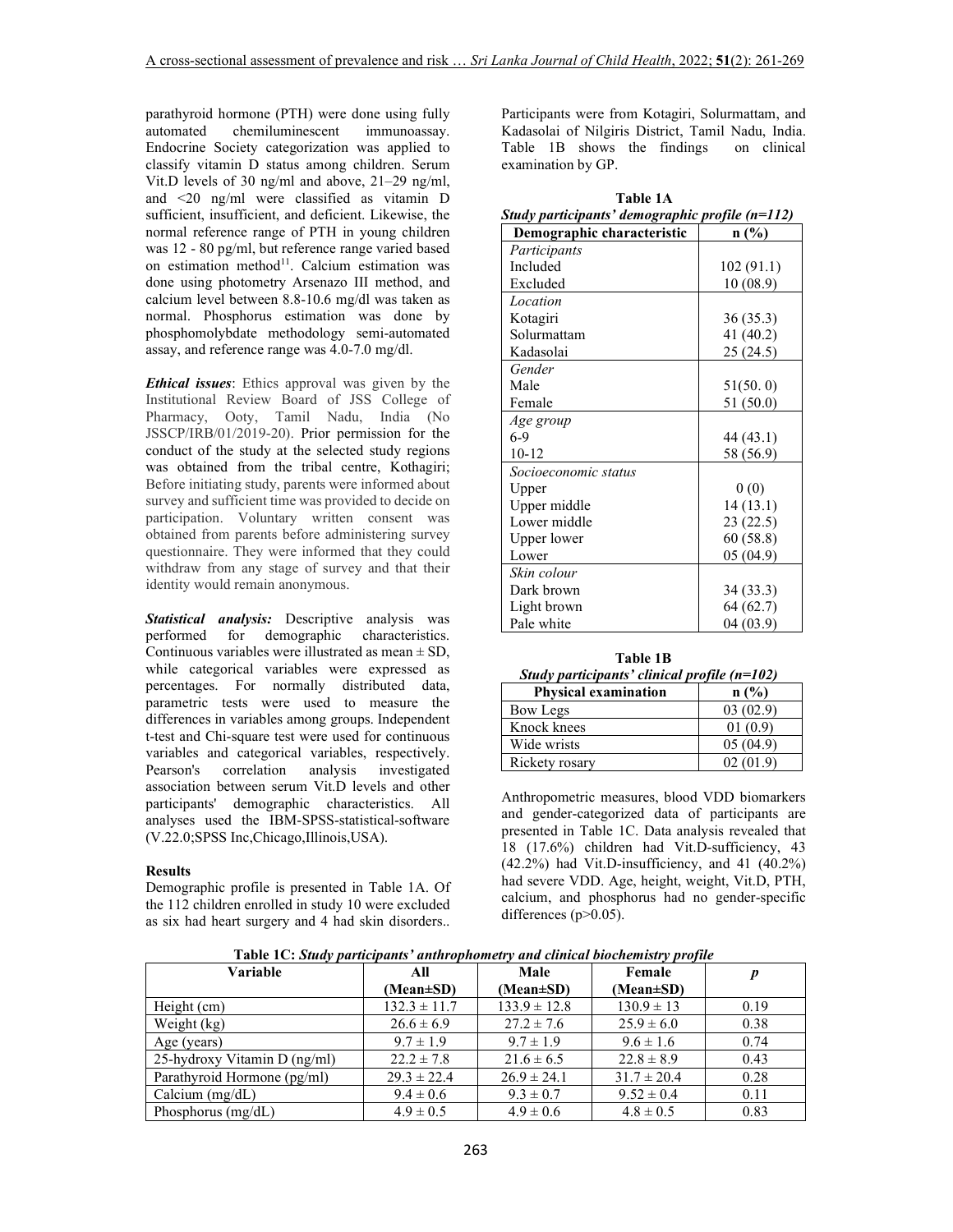Chi-square test was used to find the association between Vit.D levels and other demographic variables of study participants (Table 2). Variables such as location of study participants, SES and colour of skin showed significant association between Vit.D levels and demography. Gender and age did not show any association.

| Parameter            | Vit D deficiency                     | Vit D insufficiency         | Vit D sufficiency         | 95% CI    | $\boldsymbol{p}$ |
|----------------------|--------------------------------------|-----------------------------|---------------------------|-----------|------------------|
|                      | $(\leq 20 \text{ ng/ml})$<br>$n$ (%) | $(>20<30$ ng/ml)<br>$n$ (%) | $( >30$ ng/ml)<br>$n$ (%) |           |                  |
| Location             |                                      |                             |                           |           |                  |
| Kotagiri             | 08(22.2)                             | 15(41.7)                    | 13(36.1)                  | $0.001 -$ | 0.001            |
| Solurmattam          | 17(41.5)                             | 19(46.3)                    | 05(12.2)                  | 0.0029    |                  |
| Kadasolai            | 16(64.0)                             | 09(36.0)                    | 0(0.0)                    |           |                  |
| Gender               |                                      |                             |                           |           |                  |
| Male                 | 21 (41.2)                            | 23(45.1)                    | 7(13.7)                   | $0.279 -$ | 0.284            |
| Female               | 20 (39.2)                            | 20(39.2)                    | 11(21.6)                  | 0.466     |                  |
| Age group (years)    |                                      |                             |                           |           |                  |
| $6-9$                | 12(27.3)                             | 23(52.3)                    | 09(20.5)                  | $0.007 -$ | 0.066            |
| $10-12$              | 29(50.0)                             | 20 (34.4)                   | 09(15.5)                  | 0.091     |                  |
| Socioeconomic status |                                      |                             |                           |           |                  |
| Upper middle         | 01(07.1)                             | 03(21.4)                    | 10(71.4)                  |           |                  |
| Lower middle         | 09(39.1)                             | 11(47.8)                    | 03(13.0)                  | $0.001 -$ | 0.001            |
| Upper lower          | 28 (46.7)                            | 27(45.0)                    | 05(8.3)                   | 0.029     |                  |
| Lower                | 03(60.6)                             | 02(40.0)                    | 0(0.0)                    |           |                  |
| Skin colour          |                                      |                             |                           |           |                  |
| Dark brown           | 17(50.0)                             | 14(41.2)                    | 03(08.8)                  |           |                  |
| Light brown          | 24 (37.5)                            | 29(45.3)                    | 11(17.2)                  | $0.001 -$ | 0.001            |
| Pale white           | 0(0.0)                               | 0(0.0)                      | 04(100.0)                 | 0.029     |                  |

Table 3 shows that joint pains, feeling weak and tired, growth, cough and cold, leg and back pain showed significant association with Vit.D levels.

| Parameter         | Vit D deficiency      | Vit D insufficiency         | Vit D sufficiency      | 95% CI    | $\boldsymbol{p}$ |
|-------------------|-----------------------|-----------------------------|------------------------|-----------|------------------|
|                   | $(<20$ ng/ml)<br>n(%) | $( >20 < 30$ ng/ml)<br>n(%) | $( >30$ ng/ml)<br>n(%) |           |                  |
| Bow legs          |                       |                             |                        |           |                  |
| N <sub>o</sub>    | 38 (38.4)             | 43 (43.4)                   | 18(18.2)               | $0.007 -$ | 0.088            |
| Yes               | 03(100.0)             | 0(0.0)                      | 0(0.0)                 | 0.091     |                  |
| Knock knees       |                       |                             |                        |           |                  |
| N <sub>o</sub>    | 40(39.6)              | 43 (42.6)                   | 18(18.2)               | $0.393 -$ | 0.490            |
| Yes               | 01(100.0)             | 0(0.0)                      | 0(0.0)                 | 0.587     |                  |
| Wide wrists       |                       |                             |                        |           |                  |
| N <sub>o</sub>    | 37(38.1)              | 42(43.3)                    | 18(18.6)               | $0.048 -$ | 0.108            |
| Yes               | 04(80.0)              | 0(0.0)                      | 0(0.0)                 | 0.168     |                  |
| Rickety rosary    |                       |                             |                        |           |                  |
| N <sub>o</sub>    | 39(39.0)              | 43(43.0)                    | 18(18.0)               | $0.111 -$ | 0.186            |
| Yes               | 02(100.0)             | 0(0.0)                      | 0(0.0)                 | 0.262     |                  |
| Joint pain        |                       |                             |                        |           |                  |
| Rare              | 16(84.2)              | 02(10.5)                    | 01(05.3)               | $0.001 -$ |                  |
| Sometimes         | 14(35.0)              | 25(62.5)                    | 01(02.5)               | 0.029     | 0.001            |
| Frequent          | 11(25.6)              | 16(37.2)                    | 16(37.2)               |           |                  |
| Ouick fall        |                       |                             |                        |           |                  |
| Rare              | 02(100.0)             | 0.000                       | 0(0.0)                 | $0.102 -$ | 0.176            |
| Sometimes         | 39(39.0)              | 43 (43.0)                   | 18(18.0)               | 0.250     |                  |
| Weak and tired    |                       |                             |                        |           |                  |
| Rare              | 03(15.8)              | 02(10.5)                    | 14(73.7)               | $0.001 -$ | 0.001            |
| Sometimes         | 21(33.9)              | 37(59.7)                    | 04(22.2)               | 0.029     |                  |
| Frequent          | 17(81.0)              | 04(19.0)                    | 0(0.0)                 |           |                  |
| Growth            |                       |                             |                        |           |                  |
| Yes               | 27(34.2)              | 36(45.6)                    | 16(20.3)               | $0.001 -$ | 0.020            |
| No                | 14(60.9)              | 7(30.4)                     | 2(8.7)                 | 0.047     |                  |
| Cold and Cough    |                       |                             |                        |           |                  |
| Rare              | 10(71.4)              | 0(0.0)                      | 04(28.6)               | $0.021 -$ | 0.039            |
| Sometimes         | 22(33.8)              | 39(60.0)                    | 04(06.2)               | 0.077     |                  |
| Frequent          | 09(40.9)              | 03(13.6)                    | 10(45.5)               |           |                  |
| Leg and back pain |                       |                             |                        |           |                  |
| Rare              | 05(23.8)              | 02(9.5)                     | 14(66.7)               | $0.001 -$ | 0.001            |
| Sometimes         | 12(24.5)              | 33 (67.3)                   | 04(8.2)                | 0.029     |                  |
| Frequent          | 24(75.0)              | 08(25.0)                    | 0(0.0)                 |           |                  |

 **Table 3:** *Association of vitamin D levels with study participants' physical health*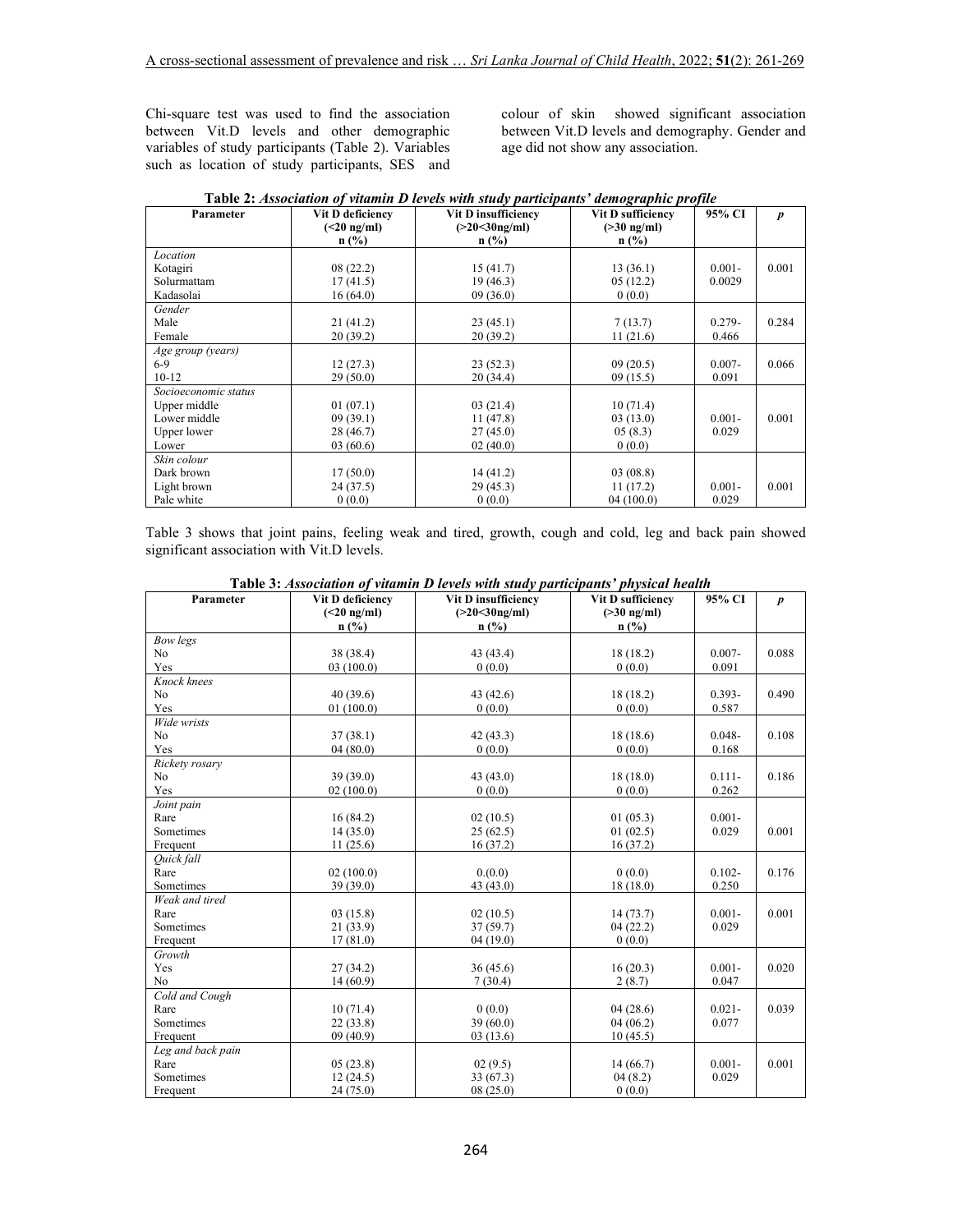Table 4 shows that time of sun exposure of participants, body exposure, frequency of vegetarian diet and non-vegetarian diet showed significant association with Vit.D levels, Duration of sun exposure was not significant with Vit.D levels but in children exposed to sunlight below half an hour Vit.D levels were below 20 ng/ml.

| Parameter                | Vit D deficiency | Vit D insufficiency | Vit D sufficiency | 95% CI    | $\boldsymbol{p}$ |
|--------------------------|------------------|---------------------|-------------------|-----------|------------------|
|                          | $(<20$ ng/ml)    | $(>20<30$ ng/ml)    | $( >30$ ng/ml)    |           |                  |
|                          | $n$ (%)          | $n$ (%)             | $n$ (%)           |           |                  |
| Sun exposure             |                  |                     |                   |           |                  |
| Duration (hours)         |                  |                     |                   |           |                  |
| 0.5                      | 07(46.7)         | 08(53.3)            | 0(0.0)            | $0.153 -$ | 0.265            |
|                          | 15(40.5)         | 12(32.4)            | 10(27.0)          | 0.318     |                  |
| More than 1              | 19(38.0)         | 23(46.0)            | 08(16.0)          |           |                  |
|                          |                  |                     |                   |           |                  |
| Time                     |                  |                     |                   |           |                  |
| 10:00-15:00              | 10(58.8)         | 06(35.3)            | 01(5.9)           | $0.001 -$ | 0.001            |
| 15:00-18:00              | 01(33.3)         | 02(66.7)            | 0(0.0)            | 0.029     |                  |
| 06:00-10:00              | 30(36.6)         | 35(42.7)            | 17(20.7)          |           |                  |
|                          |                  |                     |                   |           |                  |
| <i>Body exposure (%)</i> |                  |                     |                   |           |                  |
| <10                      | 05(23.8)         | 10(47.6)            | 06(28.6)          | $0.001 -$ | 0.021            |
| $10 - 20$                | 25(43.1)         | 21(36.2)            | 12(20.7)          | 0.47      |                  |
| >20                      | 11 (47.8)        | 12(52.2)            | 0(0.0)            |           |                  |
| Food frequency           |                  |                     |                   |           |                  |
| Veg. diet                |                  |                     |                   |           |                  |
| Twice a month            | 08(40.0)         | 08(40.0)            | 04(20.0)          |           |                  |
| Twice a week             | 25 (44.6)        | 29 (59.8)           | 02(3.6)           | $0.001 -$ | 0.010            |
| Thrice a week            | 01(33.3)         | 02(66.7)            | 0(0.0)            | 0.029     |                  |
| Daily                    | 07(30.4)         | 4(17.4)             | 12(52.2)          |           |                  |
|                          |                  |                     |                   |           |                  |
| Non-Veg diet             |                  |                     |                   |           |                  |
| Twice a month            | 09(50.0)         | 06(33.3)            | 03(16.7)          | $0.001 -$ |                  |
| Twice a week             | 25(44.6)         | 30(53.6)            | 01(01.8)          | 0.029     | 0.001            |
| Thrice a week            | 0.000            | 01(100.0)           | 0(0.0)            |           |                  |
| Daily                    | 07(25.9)         | 06(22.2)            | 18 (17.6)         |           |                  |

|  | Table 4: Association of vitamin D levels with participant's sun exposure and diet |  |  |  |
|--|-----------------------------------------------------------------------------------|--|--|--|
|  |                                                                                   |  |  |  |
|  |                                                                                   |  |  |  |

As shown in Table 5A phosphorus levels showed a significant association with Vit.D levels. A weak positive correlation between phosphorus, calcium, and Vit.D levels and a weak negative correlation between weight and Vit.D were observed in Table 5B.

| Parameter           | Vit D deficiency          | Vit D insufficiency | Vit D sufficiency | 95% CI    | $\boldsymbol{p}$ |
|---------------------|---------------------------|---------------------|-------------------|-----------|------------------|
|                     | $(\leq 20 \text{ ng/ml})$ | $(>20<30$ ng/ml)    | $( >30$ ng/ml)    |           |                  |
|                     | $n$ (%)                   | $n$ (%)             | $n$ (%)           |           |                  |
| Parathyroid hormone |                           |                     |                   |           |                  |
| Hypo                | 15(40.5)                  | 17(45.9)            | 05(13.5)          | $0.493 -$ |                  |
| Normal              | 24(38.1)                  | 26(41.3)            | 13(20.6)          | 0.684     | 0.588            |
| Hyper               | 01(50.0)                  | 0(0.0)              | 0(0.0)            |           |                  |
| Calcium             |                           |                     |                   |           |                  |
| Hypo                | 03(100.0)                 | 0(0.0)              | 0(0.0)            | $0.102 -$ | 0.176            |
| Normal              | 37(38.1)                  | 42(43.3)            | 18 (18.6)         | 0.250     |                  |
| Hyper               | 01(50.0)                  | 01(50.0)            | 0(0.0)            |           |                  |
| Phosphorus          |                           |                     |                   | $0.001 -$ |                  |
| Normal              | 41(40.2)                  | 43 (42.2)           | 18 (17.6)         | 0.029     | 0.001            |

### **Table 5B:** *Correlation between Vitamin D and variables*

| Variables            |          | 95% CI               |       |
|----------------------|----------|----------------------|-------|
| Phosphorus $(mg/dL)$ | 0.232    | $0.023$ to $0.400$   | 0.019 |
| Calcium $(mg/dL)$    | 0.217    | $-0.012$ to 0.388    | 0.028 |
| Age (years)          | $-0.105$ | $-0.308$ to $-0.095$ | 0.292 |
| Height (cm)          | $-0.047$ | $-0.262$ to $-0.172$ | 0.642 |
| Weight (kg)          | $-0.231$ | $-0.452$ to $-0.012$ | 0.019 |
| Sun exposure $(\% )$ | 0.153    | $-0.034$ to 0.329    | 0.124 |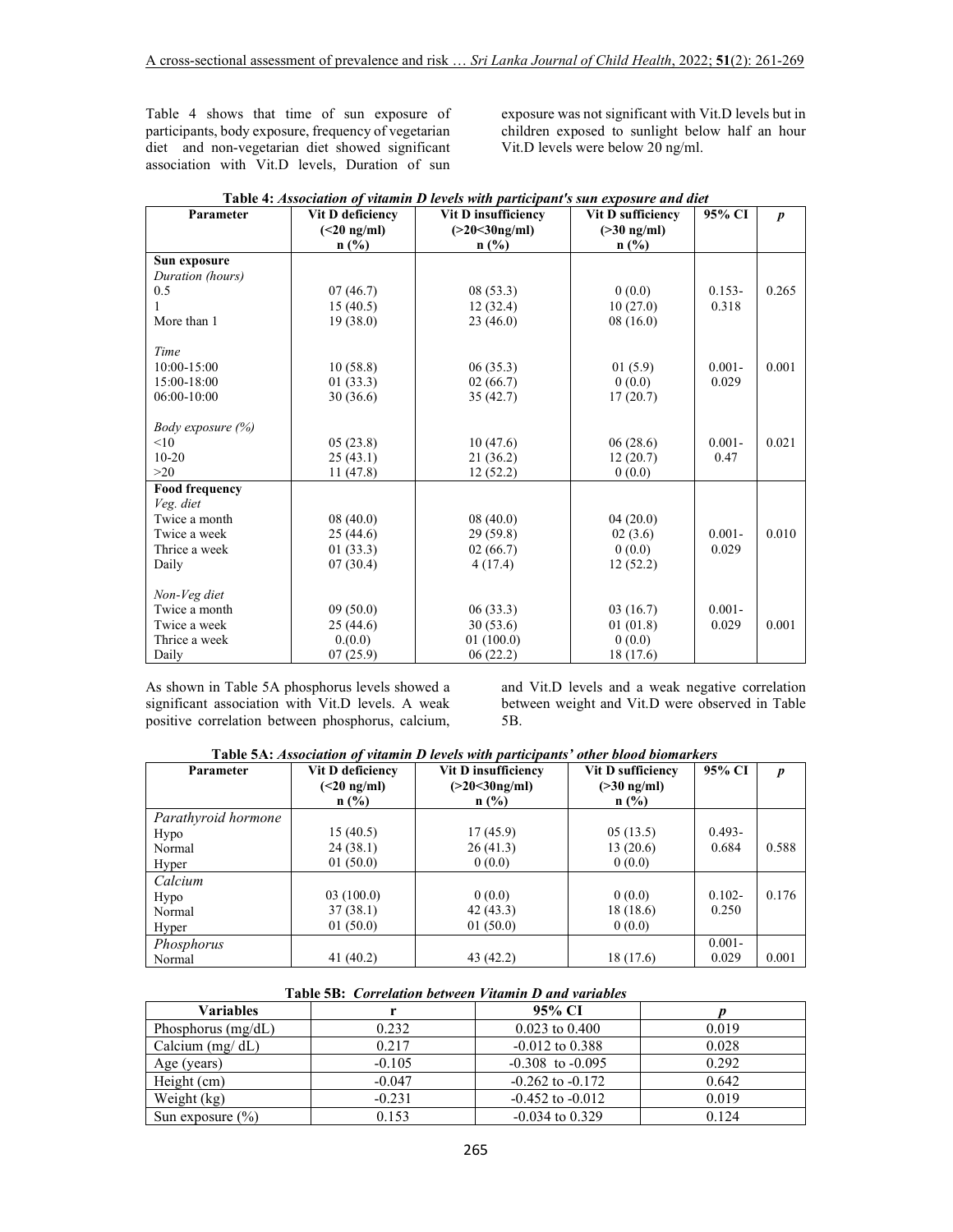# **Discussion**

To our knowledge this study reports for the first time that the majority of 6-12 year old children living in the highlands (1800 metres above mean sea level) of Southern-Western Ghats of India are Vit.Dinsufficient. It was primarily due to their SES and inadequate Vit.D-rich food consumption. Several systematic reviews indicated that VDD aggravated the onset of several illnesses<sup>12-14</sup>. Also, long-term Vit.D supplementation has been shown to overcome several diseases and delayed mortality<sup>13,15,16</sup>. Consequently, there are several public health campaigns to increase awareness of Vit.D in the community.

Despite ongoing public health programmes in India, prevalence of VDD is very high in all age groups, from neonates to adolescents, pregnant and lactating mothers<sup>17</sup>. However, few studies were conducted in India to assess VDD in young children<sup>18</sup>. Our study assessed that nearly 80% of 6-12 year old children residing in Southern-Western Ghats' highlands had insufficient Vit.D. Vit.D stimulates intestinal calcium and phosphorus absorption and thus systemic levels of Vit.D have positive associations with calcium and phosphorus<sup>19</sup>. Consistent with this, Vit.D levels of young children living in the highlands of Southern-Western Ghats, India, were positively associated with calcium and phosphorus. Our findings are similar to a previous study in a highland in Northern India<sup>7</sup> which reported more than 90% prevalence of VDD in young children.

One significant and independent risk factor for VDD is the population's  $SES^{20}$ . Prevalence of VDD was higher in low SES families than in middle and high SES families, irrespective of the geographical  $location^{20,21}$ . In India, it is well known that a significant portion of people living in highlands belonged to middle-lower SES. Consistent with the Northern highland study<sup>7</sup> VDD was higher in children of lower SES families in our study, suggesting that lower SES could have led to undernutrition. The critical component of undernutrition is deficiency of micronutrients, and it exists in all age groups and any SES. In our study VDD was more prevalent in low socioeconomic families. In this study, we found a significant correlation between Vit.D levels and SES. Furthermore, Vit.D levels were higher in children who consumed fish, eggs, milk, yogurt, and mushrooms once and twice a week than in those who consumed them once a month. Thus, although Vit.D fortified foods (including dairy products) have contributed to decreased rickets globally, VDD is still prevalent<sup>22</sup>.

For most people, dietary consumption does not entirely provide the body's Vit.D requirements, and Vit.D level drops in winter<sup>23</sup>. Furthermore, as low concentration of Vit.D levels depend on dietary status and sunlight exposure, inadequacies become clearer as children grow up. This is one critical reason that seasonal variants should be identified<br>when estimating Vit.D levels<sup>24</sup>. Another when estimating Vit.D levels<sup>24</sup>. contributing factor is darker complexion which might be the reason for higher VDD levels. In our study, children were not using sunscreen for their skin, and of note, children with pale white skin had sufficient Vit.D levels. Higher melanin level decreases cutaneous production of vitamin D<sup>25</sup>. Individuals with high melanin concentrations (darkly pigmented skin, e.g., African Americans) have natural sun protection. However, they require five times longer UV exposure times to produce an equal quantity of Vit.D than those with lighter  $skin<sup>26</sup>$ . A study of sun-protective behaviour in the USA showed that staying in the shade or wearing long sleeves reduced Vit.D levels<sup>27</sup>. Likewise, it was evident in our study that % of body coverage has associations with VDD. A study in Southern India reported that serum Vit.D positively correlates with sunlight exposure<sup>28</sup>. Also, in both Kashmir valley<sup>29</sup> and Himachal Pradesh<sup>7</sup> study, Vit.D concentrations were significantly related to sun exposure. However, in our assessment, Vit.D level had no associations with sun exposure, and, likely, the stay-home measures to manage the coronavirus pandemic in the regions (before the survey) could have influenced the sun exposure observations. But of note, when the solar zenith angle becomes high, the stratospheric zone absorbs more UVB photons. Thus, very limited UVB photons can enter the earth's surface to produce cutaneous previtamin  $D_3$ . Therefore, the quantity of UVB radiation touching the earth surface is a role of solar zenith angle, the season of the year, time of the day, amount of ozone, aerosols, cloud, altitude, and latitude, which all affect the cutaneous synthesis of vitamin  $D_3^5$ . For example, in cold seasons in areas of middle-high latitude, the solar advancement remains low during the short daylight period. Therefore, the solar UVB is inadequate in the highlands to produce adequate Vit.D. Thus, further studies on the sun exposure and solar zenith angle in highland habitats are warranted.

# **Conclusions**

Majority of children of the 6-12 year age group living in the highlands of Southern-Western Ghats, India had vitamin D deficiency. Our findings indicated that lower socioeconomic status and inadequate consumption of vitamin D rich foods were the potential risk factors mediating vitamin D deficiency in children in the high altitude regions.

# **Acknowledgements**

We acknowledge the generous research infrastructure and support from JSS College of Pharmacy and JSS Academy of Higher Education & Research, Ooty. We thank Dr. R. Ravi Thilagraj,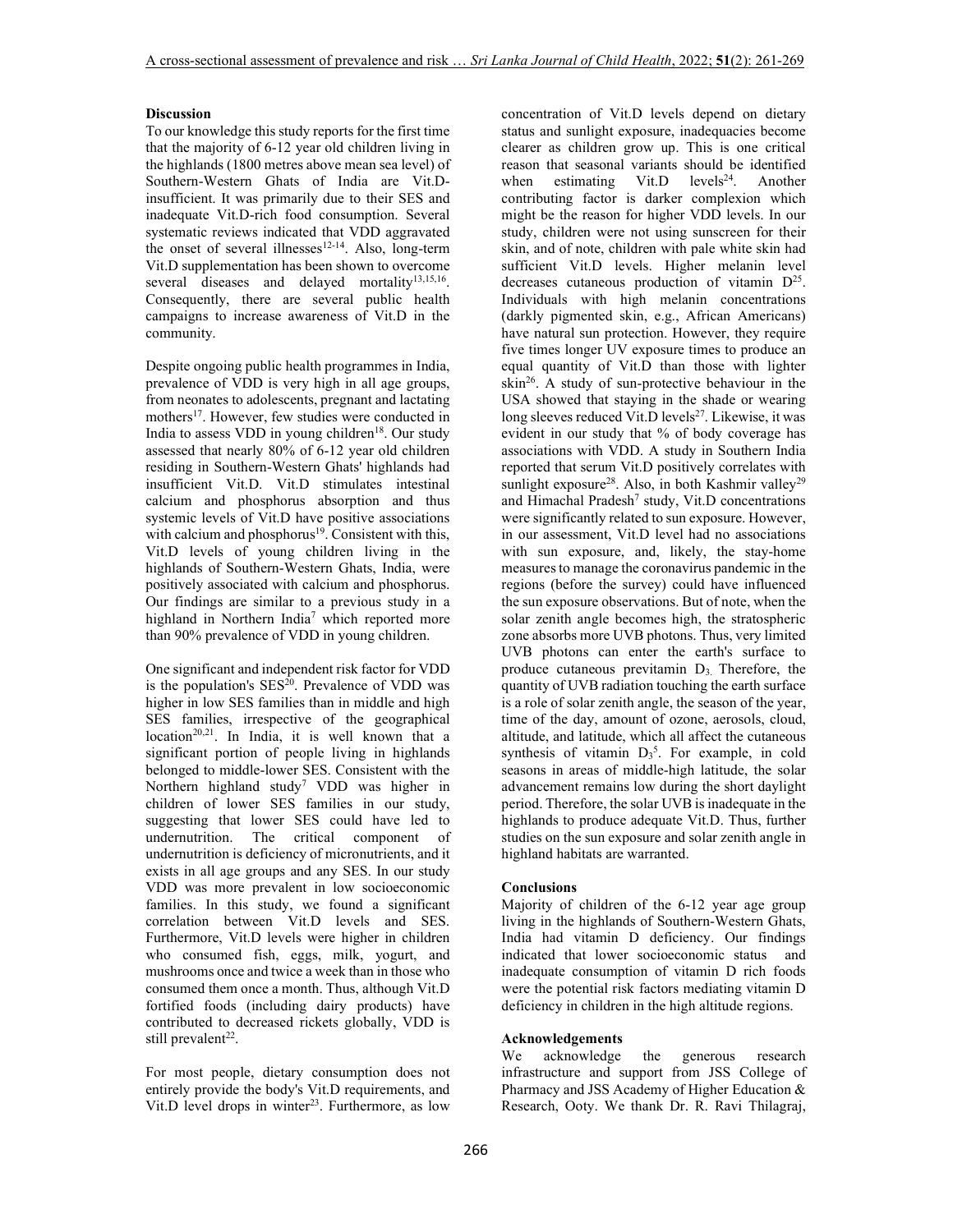General Practioner & Diabetologist, Kotagiri; Mr. T. Velumani, Lab Technician and Phleobotamist, Biotech Laboratory, Kotagiri; Mr. R. Charles Mohan, Retired Pharmacist-Kotagiri Estate, Kotagiri, for coordinating the clinical examination, survey, and sample collection.

# **References**

1. Amrein K, Scherkl M, Hoffmann M, Neuwersch-Sommeregger S, Köstenberger M, Tmava Berisha A, *et al.* Vitamin D deficiency 2.0: an update on the current status worldwide. *European Journal of Clinical Nutrition* 2020; **74**(11): 1498-513. https://doi.org/10.1038/s41430-020-0558 y

PMid: 31959942 PMCid: PMC7091696

- 2. Zmijewski MA. Vitamin D and human health. *International Journal of Molecular Sciences* 2019; **20**(1): 145. https://doi.org/10.3390/ijms20010145 PMid:30609781 PMCid:PMC6337085
- 3. Moy RJ, McGee E, Debelle GD, Mather I, Shaw NJ. Successful public health action to reduce the incidence of symptomatic vitamin D deficiency. *Archives of Disease in Childhood* 2012; **97**(11): 952-4. https://doi.org/10.1136/archdischild-2012- 302287 PMid: 22913973
- 4. Aparna P, Muthathal S, Nongkynrih B, Gupta SK. Vitamin D deficiency in India. *Journal of Family Medicine and Primary Care* 2018; **7**(2): 324-30. https://doi.org/10.4103/jfmpc.jfmpc\_78\_1 8 PMid:30090772 PMCid:PMC6060930
- 5. Harinarayan CV, Holick MF, Prasad UV, Vani PS, Himabindu G. Vitamin D status and sun exposure in India. *Dermatoendocrinology* 2013; **5**(1): 130-41. https://doi.org/10.4161/derm.23873 PMid:24494046 PMCid:PMC3897581
- 6. Sureshkumar A, Nagappan KV. A comprehensive review on the prevalence of vitamin D deficiency among school-aged children around the world. *Journal of Young Pharmacists* 2021; **13**(1): 34-9. https://doi.org/10.5530/jyp.2021.13.8
- 7. Kapil U, Pandey RM, Goswami R, Sharma B, Sharma N, Ramakrishnan L, *et al.* Prevalence of vitamin D deficiency and associated risk factors among children

residing at high altitude in Shimla district, Himachal Pradesh, India. *Indian Journal of Endocrinology and Metabolism* 2017; **21**(1): 178-83. https://doi.org/10.4103/2230-8210.196031 PMid: 28217519 PMCid: PMC5240061

8. Kumar J, Yadav A. Prevalence of vitamin D deficiency in children (6-18 years) residing in Kullu and Kangra Districts of Himachal Pradesh, India: Correspondence. *Indian Journal of Pediatrics* 2019; **86**(2): 200-1. https://doi.org/10.1007/s12098-018-2742-  $\mathbf Q$ 

PMid:30076517

9. Wani RT. Socioeconomic status scalesmodified Kuppuswamy and Udai Pareekh's scale updated for 2019. *Journal of Family Medicine and Primary Care* 2019; **8**(6): 1846-9. https://doi.org/10.4103/jfmpc.jfmpc $288$ 19

PMid: 31334143 PMCid: PMC6618222

- 10. Kapil U, Bhadoria AS. Assessment of energy expenditure among obese and nonobese children in national capital territory of Delhi. *Indian Journal of Public Health* 2013; **57**(2): 119-21. https://doi.org/10.4103/0019557X.114985 PMid: 23873204
- 11. Stagi S, Cavalli L, Ricci S, Mola M, Marchi C, Seminara S, *et al.* Parathyroid hormone levels in healthy children and adolescents. *Hormone Research in Paediatrics* 2015; **84**(2): 124-9. https://doi.org/10.1159/000432399 PMid: 26138091
- 12. Matyjaszek-Matuszek B, Lenart-Lipińska M, Woźniakowska E. Clinical implications of vitamin D deficiency. *Prz Menopauzalny* 2015; **14**(2): 75-81. https://doi.org/10.5114/pm.2015.52149 PMid: 26327893 PMCid: PMC4498026
- 13. Wang H, Chen W, Li D, Yin X, Zhang X, Olsen N, *et al.* Vitamin D and chronic Diseases. *Aging and Disease* 2017; **8**(3): 346-53. https://doi.org/10.14336/AD.2016.1021 PMid: 28580189 PMCid: PMC5440113
- 14. Roopa Satyanarayan Basutkar, Tenzin Tsundue, Hema Siva, Anju Rose, Ponnusankar S. Vitamin D Supplementation in Patients with Iron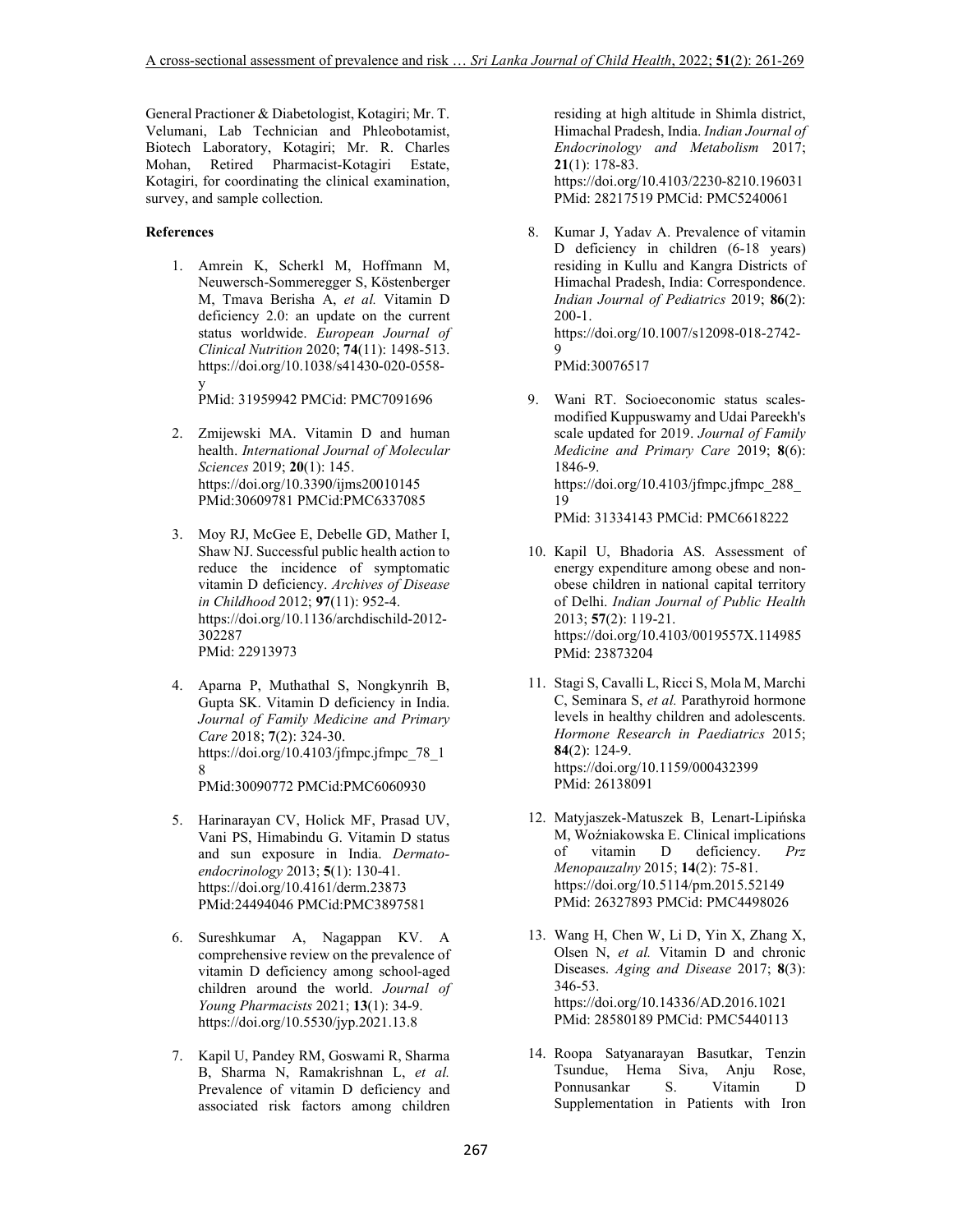Deficiency Anaemia: A Systematic Review and a Meta-Analysis. *Systematic Reviews in Pharmacy.* 2019; **10**(1): 1-10. https://doi.org/10.5530/srp.2019.1.1

- 15. Zheng Y, Zhu J, Zhou M, Cui L, Yao W, Liu Y. Meta-analysis of long-term vitamin D supplementation on overall mortality. *PLoS One* 2013; **8**(12): e82109-e. https://doi.org/10.1371/journal.pone.0082 109 PMid: 24349197 PMCid: PMC3857784
- 16. Chowdhury R, Kunutsor S, Vitezova A, Oliver-Williams C, Chowdhury S, Kieftede-Jong JC, *et al*. Vitamin D and risk of cause specific death: systematic review and meta-analysis of observational cohort and randomised intervention studies. *British Medical Journal* 2014; **348**: 1903. https://doi.org/10.1136/bmj.g1903 PMid: 24690623 PMCid: PMC3972416
- 17. Ritu G, Gupta A. Vitamin D deficiency in India: prevalence, causalities and interventions. *Nutrients* 2014; **6**(2): 729- 75. https://doi.org/10.3390/nu6020729 PMid: 24566435 PMCid: PMC3942730
- 18. Basu S, Gupta R, Mitra M, Ghosh A. Prevalence of vitamin d deficiency in a paediatric hospital of eastern India. *Indian Journal of Clinical Biochemistry* 2015; **30**(2): 167-73. https://doi.org/10.1007/s12291-014-0428-  $\mathcal{L}$

PMid: 25883424 PMCid: PMC4393398

19. Christakos S, Dhawan P, Verstuyf A, Verlinden L, Carmeliet G. Vitamin D: Metabolism, molecular mechanism of action, and pleiotropic effects. *Physiological Reviews* 2016; **96**(1): 365- 408. https://doi.org/10.1152/physrev.00014.201 5 PMid: 26681795 PMCid: PMC4839493

20. Beer RJ, Herrán OF, Villamor E. Prevalence and correlates of vitamin D deficiency in a tropical setting: results from a nationally representative survey. *American Journal of Clinical Nutrition* 2020; **112**(4): 1088-98. https://doi.org/10.1093/ajcn/nqaa197 PMid: 32729610

- 21. Mitchell DM, Henao MP, Finkelstein JS, Burnett-Bowie SAM. Prevalence and predictors of vitamin D deficiency in healthy adults. *Endocrine Practitioner* 2012; **18**(6): 914-23. https://doi.org/10.4158/EP12072.OR PMid: 22982792 PMCid: PMC3755751
- 22. Christakos S, Li S, De La Cruz J, Bikle DD. New developments in our understanding of vitamin metabolism, action and treatment. *Metabolism* 2019; **98**: 112-20. https://doi.org/10.1016/j.metabol.2019.06. 010 PMid: 31226354 PMCid: PMC6814307
- 23. Lanham-New SA, Webb AR, Cashman KD, Buttriss JL, Fallowfield JL, Masud T, *et al.* Vitamin D and SARS-CoV-2 virus/COVID-19 disease. *BMJ Nutrition Prevention and Health* 2020; **3**(1): 106-10. https://doi.org/10.1136/bmjnph-2020- 000089 PMid: 33230499 PMCid: PMC7246103
- 24. Sahin ON, Serdar M, Serteser M, Unsal I, Ozpinar A. Vitamin D levels and parathyroid hormone variations of children living in a subtropical climate: a data mining study. *Italian Journal of Pediatrics*  2018; **44**(1): 40. https://doi.org/10.1186/s13052-018-0479- 8 PMid: 29562938 PMCid: PMC5863369
- 25. Kiran B, Prema A, Thilagavathi R, Jamuna Rani R. Serum 25-hydroxy vitamin D, calcium, phosphorus and alkaline phosphatase levels in healthy adults above the age of 20 living in Potheri village of Kancheepuram District , Tamilnadu.

*Journal of Applied Pharmaceutical Science*

26. Tsiaras WG, Weinstock MA. Factors influencing vitamin D status. *Acta Derm Venereol* 2011; **91**(2): 115-24. https://doi.org/10.2340/00015555-0980 PMid: 21384086

2014; **4**(12): 30-4.

27. Battault S, Whiting SJ, Peltier SL, Sadrin S, Gerber G, Maixent JM. Vitamin D metabolism, functions and needs: from science to health claims. *European Journal of Nutrition* 2013; **52**(2): 429-41. https://doi.org/10.1007/s00394-012-0430- 5 PMid: 22886046